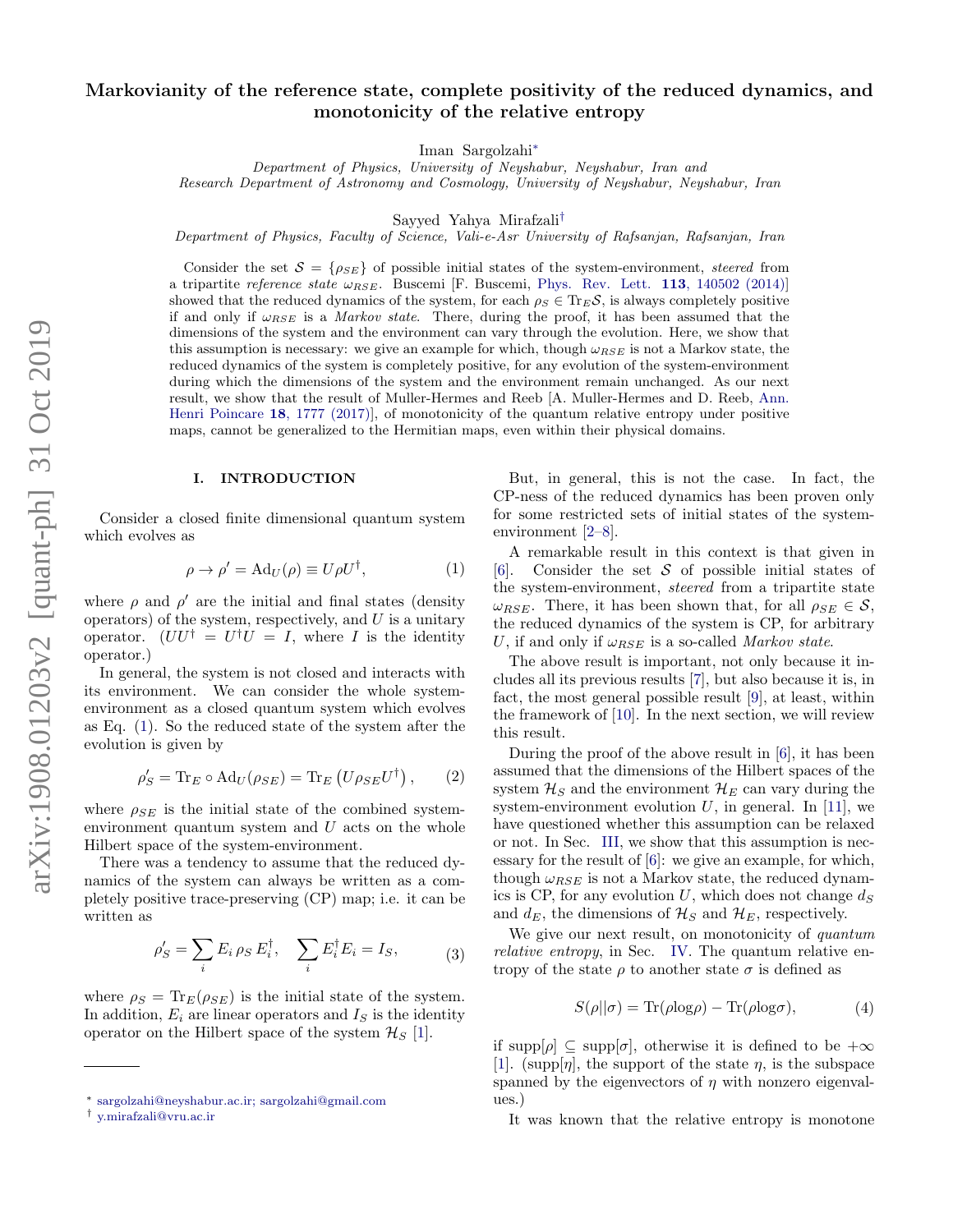under CP maps  $\Psi$  [\[1,](#page-6-0) [12\]](#page-7-4):

<span id="page-1-0"></span>
$$
S(\rho||\sigma) \ge S(\Psi(\rho)||\Psi(\sigma)),\tag{5}
$$

for arbitrary states  $\rho$  and  $\sigma$ . Recently, the above result has been generalized to the case of positive trace-preserving maps, too [\[13\]](#page-7-5); i.e., in Eq. [\(5\)](#page-1-0),  $\Psi$  can be a positive trace-preserving map. Positive maps are those which map any positive operator to a positive operator. If we consider positive maps as the most general physical time evolutions, then this result means that the relative entropy is monotone under any physical evolution.

But, in [\[14\]](#page-7-6), it has been shown that any Hermitian trace-preserving map  $\Phi$  is physical within its *physical do*main. By a Hermitian map, we mean a map which maps any Hermitian operator to a Hermitian operator. Therefore, Φ may maps a state to a non-positive operator. So, in [\[14\]](#page-7-6), the physical domain of  $\Phi$  is defined as the set of states which are mapped by  $\Phi$  to density operators.

In Sec. [IV,](#page-4-0) using a theorem proven in [\[6\]](#page-6-2), we show that one can find physical evolutions, given by Hermitian trace-preserving maps  $\Phi$ , for which the relative entropy increases after the evolution. So, the result of [\[13\]](#page-7-5) cannot be generalized to the Hermitian trace-preserving evolution, in general. In addition, we illustrate this result, using the example given in Sec. [III.](#page-2-0)

In the example considered in Sec. [IV,](#page-4-0)  $d_S$  and  $d_E$  vary through the evolution. In Sec. [V,](#page-5-0) we give another example in which the Hermitian non-positive evolution does not change  $d_S$  and  $d_E$ , but the monotonicity of relative entropy is again violated. This shows that the variation of  $d_S$  and  $d_E$  is not necessary for the non-monotonicity of relative entropy, under Hermitian non-positive evolution.

Finally, in Sec. [VI,](#page-6-4) we end our paper, with a summary of our results.

#### <span id="page-1-6"></span>II. REDUCED DYNAMICS OF AN OPEN QUANTUM SYSTEM

#### A. Reduced dynamics for a steered set

Consider the tripartite state  $\omega_{RSE}$ , on the Hilbert space of the reference-system-environment  $\mathcal{H}_R \otimes \mathcal{H}_S \otimes$  $\mathcal{H}_E$ , where  $\mathcal{H}_R$  is an ancillary Hilbert space. The set of steered states from performing measurements on the part R of  $\omega_{RSE}$  is [\[6\]](#page-6-2)

<span id="page-1-1"></span>
$$
S = \left\{\rho_{SE} = \frac{\text{Tr}_{R}[(P_{R} \otimes I_{SE})\omega_{RSE}]}{\text{Tr}[(P_{R} \otimes I_{SE})\omega_{RSE}]} , P_{R} > 0\right\},\quad(6)
$$

where  $P_R$  is arbitrary positive operator on  $\mathcal{H}_R$  such that  $Tr[(P_R \otimes I_{SE})\omega_{RSE}] > 0$  and  $I_{SE}$  is the identity operator on  $\mathcal{H}_S \otimes \mathcal{H}_E$ . Note that, up to a positive factor,  $P_R$  can be considered as an element of a POVM.

In Ref. [\[6\]](#page-6-2), it has been shown that the reduced dynamics of the system, for all  $\rho_S \in S_S \equiv \text{Tr}_E S$  and arbitrary U, is CP if and only if  $\omega_{RSE}$  is a *Markov state*; i.e., if it can be written as [\[15\]](#page-7-7)

<span id="page-1-3"></span>
$$
\omega_{RSE} = \mathrm{id}_R \otimes \Lambda_S^{CP}(\omega_{RS}),\tag{7}
$$

where  $\omega_{RS} = \text{Tr}_E(\omega_{RSE})$ , id<sub>R</sub> is the identity map on  $\mathcal{L}(\mathcal{H}_R)$  and  $\Lambda_S^{CP}$  :  $\mathcal{L}(\mathcal{H}_S) \to \mathcal{L}(\mathcal{H}_S \otimes \mathcal{H}_E)$  is a CP map.  $(\mathcal{L}(\mathcal{H})$  is the space of linear operators on  $\mathcal{H}$ .)

When  $\omega_{RSE}$  is a Markov state, then there exists a decomposition of the Hilbert space of the system  $S$  as  $\mathcal{H}_S = \bigoplus_k \mathcal{H}_{s_k} = \bigoplus_k \mathcal{H}_{s_k^l} \otimes \mathcal{H}_{s_k^r}$  such that

<span id="page-1-2"></span>
$$
\omega_{RSE} = \bigoplus_{k} \lambda_k \,\omega_{Rs_k^l} \otimes \omega_{s_k^r E},\tag{8}
$$

where  $\{\lambda_k\}$  is a probability distribution  $(\lambda_k \geq 0,$  $\sum_{k} \lambda_k = 1$ ),  $\omega_{Rs_k^l}$  is a state on  $\mathcal{H}_R \otimes \mathcal{H}_{s_k^l}$ , and  $\omega_{s_k^r} E$ is a state on  $\mathcal{H}_{s_k^r} \otimes \mathcal{H}_E$  [\[15\]](#page-7-7).

Let us summarize the result of this subsection, for later reference [\[6\]](#page-6-2):

<span id="page-1-4"></span>Theorem 1. Assume that the set of possible initial states of the system-environment is given by  $S$ , in Eq. [\(6\)](#page-1-1), which is the steered set from a tripartite state  $\omega_{RSE}$ . The reduced dynamics of the system, in Eq. [\(2\)](#page-0-3), is CP, for arbitrary U and any  $\rho_{SE} \in \mathcal{S}$ , if and only if  $\omega_{RSE}$  is a Markov state, as Eq. [\(8\)](#page-1-2).

The following point is also worth noting. In this paper, when we say that the reduced dynamics is given by a CP map  $\Psi$ , we mean that there exists a CP extension of  $\Psi$ to the whole  $\mathcal{L}(\mathcal{H}_S)$ , as Eq. [\(3\)](#page-0-4), such that the reduced dynamics of the system, for each  $\rho_S \in S_S$ , is given by this CP map.

#### <span id="page-1-5"></span>B. Reduced dynamics for an arbitrary set

A general framework for linear (Hermitian) reduced dynamics, when both the system and the environment are finite dimensional, has been introduced in [\[10\]](#page-7-2). In this paper, we will restrict ourselves to the case that there is a one to one correspondence between the system initial states  $\rho_S$  and the system-environment initial states  $\rho_{SE}$ . So, in this subsection, we review the framework of [\[10\]](#page-7-2) for this case.

Consider the set  $S = \{\rho_{SE}\}\$  of possible initial states of the system-environment. Since, both the system and the environment are finite dimensional, a finite number m of the members of S, where the integer m is  $0 < m \leq$  $(d_S)^2 (d_E)^2$ , are linearly independent. Let us denote this linearly independent set as  $S' = {\rho_{SE}^{(1)}, \rho_{SE}^{(2)}, \dots, \rho_{SE}^{(m)}}$ . Therefore, any  $\rho_{SE} \in S$  can be written as  $\rho_{SE}$  =  $\sum_{i=1}^{m} a_i \rho_{SE}^{(i)}$ , where  $a_i$  are real coefficients.

We restrict ourselves to the case that all  $\rho_S^{(i)}$  =  $\text{Tr}_E(\rho_{SE}^{(i)}) \in S_S' \equiv \text{Tr}_E S', i = 1, ..., m \le (d_S)^2$ , are also linearly independent. Therefore, there is a one to one correspondence between the members of  $S$  and the members of  $S_S = \text{Tr}_E \mathcal{S}$ . It is worth noting that when S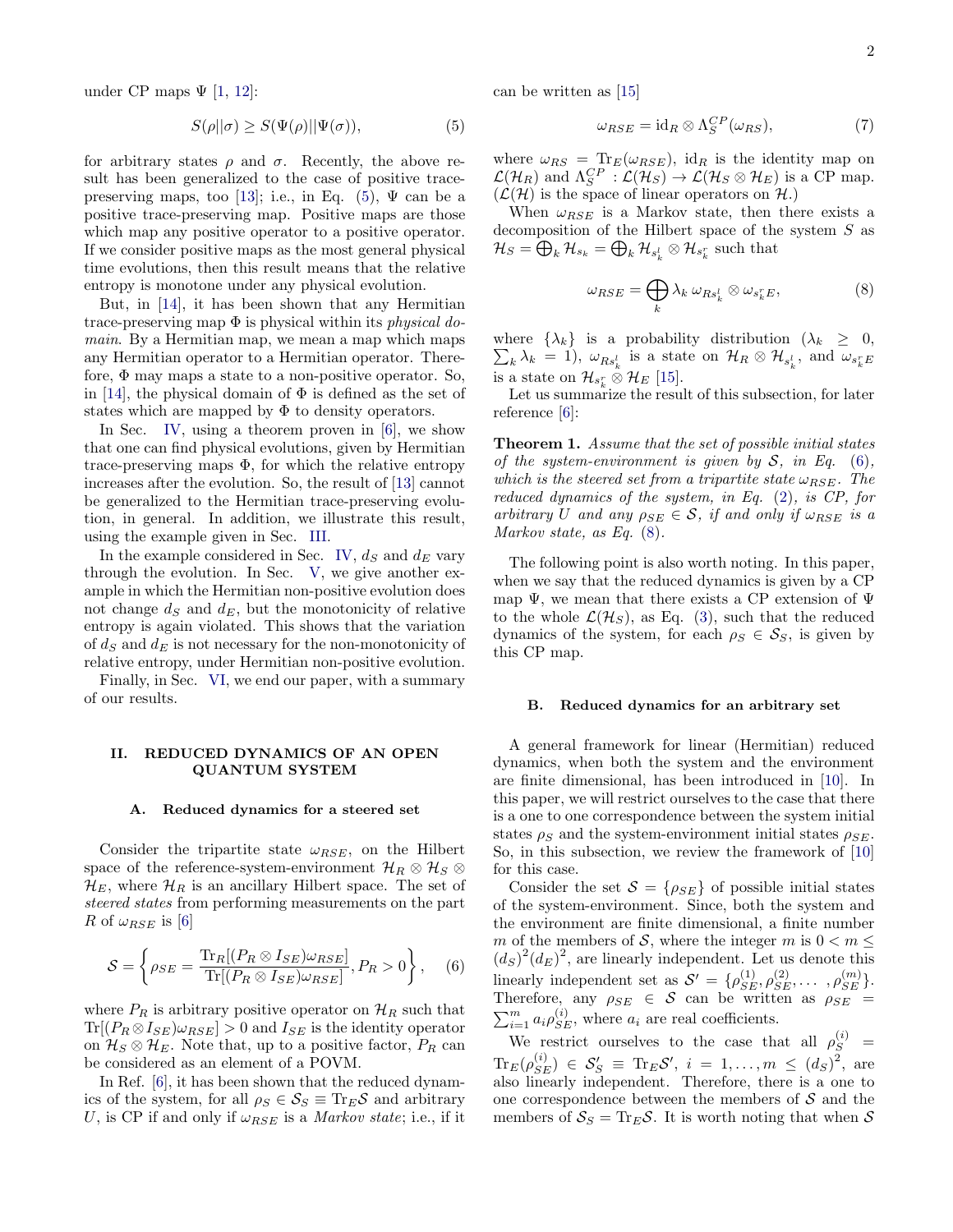is a steered set, as Eq. [\(6\)](#page-1-1), from a Markov state  $\omega_{RSE}$ , as Eq. [\(7\)](#page-1-3), then the above correspondence holds [\[9\]](#page-7-1).

The subspace  $V$  is defined as the subspace spanned by  $\rho_{SE}^{(i)} \in \mathcal{S}'$  [\[10\]](#page-7-2). Therefore, each  $X \in \mathcal{V}$  can be expanded as  $X = \sum_{i=1}^{m} c_i \rho_{SE}^{(i)}$ , with complex coefficients  $c_i$ . In addition, for each  $x = \text{Tr}_E(X) \in \mathcal{V}_S \equiv \text{Tr}_E \mathcal{V}$ , we have  $x = \sum_{i=1}^{m} c_i \rho_S^{(i)}$  $S^{(i)}$ .

Let us denote the set of density operators in  $\mathcal{L}(\mathcal{H}_S \otimes$  $\mathcal{H}_E$ ) and  $\mathcal{L}(\mathcal{H}_S)$  by  $\mathcal{D}_{SE}$  and  $\mathcal{D}_S$ , respectively. Note that  $S \subseteq V \cap \mathcal{D}_{SE}$  and  $S_S \subseteq V_S \cap \mathcal{D}_S$ . So, that which we show for the whole V and  $V_S$  is also valid for their subsets S and  $S_S$ , respectively.

Since all  $\rho_S^{(i)} \in S_S'$  are linearly independent, as all  $\rho_{SE}^{(i)} \in \mathcal{S}'$ , for each  $x \in \mathcal{V}_S$ , there is only one  $X \in \mathcal{V}$  such that  $\text{Tr}_E(X) = x$ . This allows us to define the linear assignment map  $\Lambda_S$  as below. We define  $\Lambda_S(\rho_S^{(i)})$  $\binom{(i)}{S} = \rho_{SE}^{(i)},$  $i = 1, \ldots, m$ . So, for any  $x = \sum_{i=1}^{m} c_i \rho_S^{(i)} \in \mathcal{V}_S$ , we have

<span id="page-2-1"></span>
$$
\Lambda_S(x) = \sum_{i=1}^m c_i \Lambda_S(\rho_S^{(i)}) = \sum_{i=1}^m c_i \rho_{SE}^{(i)} = X.
$$
 (9)

 $\Lambda_S$  is a Hermitian map, by construction. It is defined on the whole  $\mathcal{V}_S$ , and even if  $m < (d_S)^2$ , it can be simply extended to the whole  $\mathcal{L}(\mathcal{H}_S)$  [\[16\]](#page-7-8).

Although the assignment map  $\Lambda_S$ , in Eq. [\(9\)](#page-2-1), is only a mathematical tool which acts as the reverse of  $\text{Tr}_E$ , it has an important physical consequence. It allows us to assign to each  $\rho_S \in \text{Tr}_E(\mathcal{D}_{SE} \cap \mathcal{V})$  a  $\rho_{SE} \in \mathcal{D}_{SE} \cap \mathcal{V}$  such that  $\text{Tr}_E(\rho_{SE}) = \rho_S$ . So, for any  $\rho_S \in \text{Tr}_E(\mathcal{D}_{SE} \cap \mathcal{V})$ , and any unitary evolution  $U$  of the whole system-environment, the reduced dynamics of the system, using Eqs. [\(2\)](#page-0-3) and  $(9)$ , is given by

<span id="page-2-4"></span>
$$
\rho'_{S} = \text{Tr}_{E} \circ \text{Ad}_{U} \circ \Lambda_{S}(\rho_{S}) \equiv \Phi_{S}(\rho_{S}). \tag{10}
$$

The unitary evolution U and the partial trace  $\text{Tr}_E$  are CP maps [\[1\]](#page-6-0). We have seen that the assignment map  $\Lambda_S$ is, in general, Hermitian. Therefore, the dynamical map  $\Phi_S$  is, in general, a Hermitian map.

It is worth noting that for (the extension to the whole  $\mathcal{L}(\mathcal{H}_S)$  of) each linear trace-preserving Hermitian map, as  $\Phi_S$ , there exists an operator sum representation such that

<span id="page-2-2"></span>
$$
\rho_S' = \sum_i e_i \tilde{E}_i \rho_S \tilde{E}_i^{\dagger}, \quad \sum_i e_i \tilde{E}_i^{\dagger} \tilde{E}_i = I_S, \qquad (11)
$$

where  $\tilde{E_i}$  are linear operators on  $\mathcal{H}_S$  and  $e_i$  are real coefficients [\[10,](#page-7-2) [17,](#page-7-9) [18\]](#page-7-10). Only for the special case that all of the coefficients  $e_i$  in Eq. [\(11\)](#page-2-2) are positive, then we can define  $E_i = \sqrt{\epsilon_i} \tilde{E}_i$  and so the reduced dynamics of the system is CP, as Eq. [\(3\)](#page-0-4). (Also, for the Hermitian map  $\Lambda_S$ , there exists a similar operator sum representation, as Eq. [\(11\)](#page-2-2), with linear operators  $\tilde{E}_i : \mathcal{H}_S \to \mathcal{H}_S \otimes \mathcal{H}_E$ .)

#### C. Reference state

In Ref. [\[9\]](#page-7-1), introducing the *reference states*  $\omega_{RSE}$  and  $\omega_{RS} = \text{Tr}_E(\omega_{RSE})$ , we have connected the results of [\[6\]](#page-6-2) and [\[10\]](#page-7-2), reviewed in the two previous subsections.  $\omega_{RS}$ is defined as [\[9\]](#page-7-1)

<span id="page-2-7"></span>
$$
\omega_{RS} = \sum_{l=1}^{m} \frac{1}{m} |l_R\rangle \langle l_R| \otimes \rho_S^{(l)},\tag{12}
$$

where  $\rho_S^{(l)} \in \mathcal{S}'_S$  and  $\{|l_R\rangle\}$  is an orthonormal basis for the reference Hilbert space  $\mathcal{H}_R$ . In addition, the reference state  $\omega_{RSE}$  is defined as [\[9\]](#page-7-1)

<span id="page-2-3"></span>
$$
\omega_{RSE} = \mathrm{id}_R \otimes \Lambda_S(\omega_{RS}) = \sum_{l=1}^m \frac{1}{m} |l_R\rangle\langle l_R| \otimes \rho_{SE}^{(l)}, \quad (13)
$$

where  $\rho_{SE}^{(l)} \in \mathcal{S}'$  is such that  $\text{Tr}_E(\rho_{SE}^{(l)}) = \rho_{S}^{(l)}$  $S^{\prime}$ .

We can construct subspaces  $\mathcal{V}_S$  and  $\mathcal{V}$  as the *general*ized steered sets, from  $\omega_{RS}$  and  $\omega_{RSE}$ , respectively. We have [\[9\]](#page-7-1)

$$
\mathcal{V}_S = \{ \text{Tr}_R[(A_R \otimes I_S)\omega_{RS}] \},\tag{14}
$$

and

<span id="page-2-5"></span>
$$
\mathcal{V} = \{ \text{Tr}_R[(A_R \otimes I_{SE})\omega_{RSE}] \},\tag{15}
$$

where  $A_R$  are arbitrary linear operators in  $\mathcal{L}(\mathcal{H}_R)$ .

When  $\omega_{RSE}$ , in Eq. [\(13\)](#page-2-3), is a Markov state, as Eq. [\(7\)](#page-1-3), i.e., when there exists a CP assignment map, then, using Eq. [\(10\)](#page-2-4), the reduced dynamics  $\Phi_S$  is, consequently, CP.

Comparing Eqs. [\(6\)](#page-1-1) and [\(15\)](#page-2-5), shows that, for the steered set S from the reference state  $\omega_{RSE}$  in Eq. [\(13\)](#page-2-3), we have  $S \subseteq \mathcal{D}_{SE} \cap \mathcal{V}$ . So, when the reduced dynamics, for all  $\rho_{SE} \in \mathcal{D}_{SE} \cap \mathcal{V}$ , is CP, then, from Theorem [1,](#page-1-4) we conclude that  $\omega_{RSE}$  is a Markov state, as Eq. [\(8\)](#page-1-2).

In summary, we have [\[9\]](#page-7-1):

<span id="page-2-6"></span>**Theorem 2.** Consider the subspace  $V \subseteq \mathcal{L}(\mathcal{H}_S \otimes \mathcal{H}_E)$ , in Eq. [\(15\)](#page-2-5). The reduced dynamics of the system, in Eq. [\(10\)](#page-2-4), is CP, for arbitrary U and any  $\rho_{SE} \in \mathcal{D}_{SE} \cap \mathcal{V}$ , if and only if the reference state  $\omega_{RSE}$  in Eq. [\(13\)](#page-2-3), is a Markov state, as Eq. [\(8\)](#page-1-2).

## <span id="page-2-0"></span>III. MARKOVIANITY OF THE REFERENCE STATE AND COMPLETE POSITIVITY OF THE REDUCED DYNAMICS

Theorem [2](#page-2-6) is based on Theorem [1.](#page-1-4) In Ref. [\[6\]](#page-6-2), during the proof of Theorem [1,](#page-1-4) it has been assumed that, in general, the unitary time evolution  $U: \mathcal{H}_S \otimes \mathcal{H}_E \to \mathcal{H}'_S \otimes$  $\mathcal{H}'_E$  is such that the final Hilbert spaces of the system  $\mathcal{H}_S^{\overline{\prime}}$  and the environment  $\mathcal{H}'_E$  may differ from their initial ones,  $\mathcal{H}_S$  and  $\mathcal{H}_E$ , respectively.

In Ref. [\[11\]](#page-7-3), we have questioned whether the above assumption can be relaxed or not. In other words, if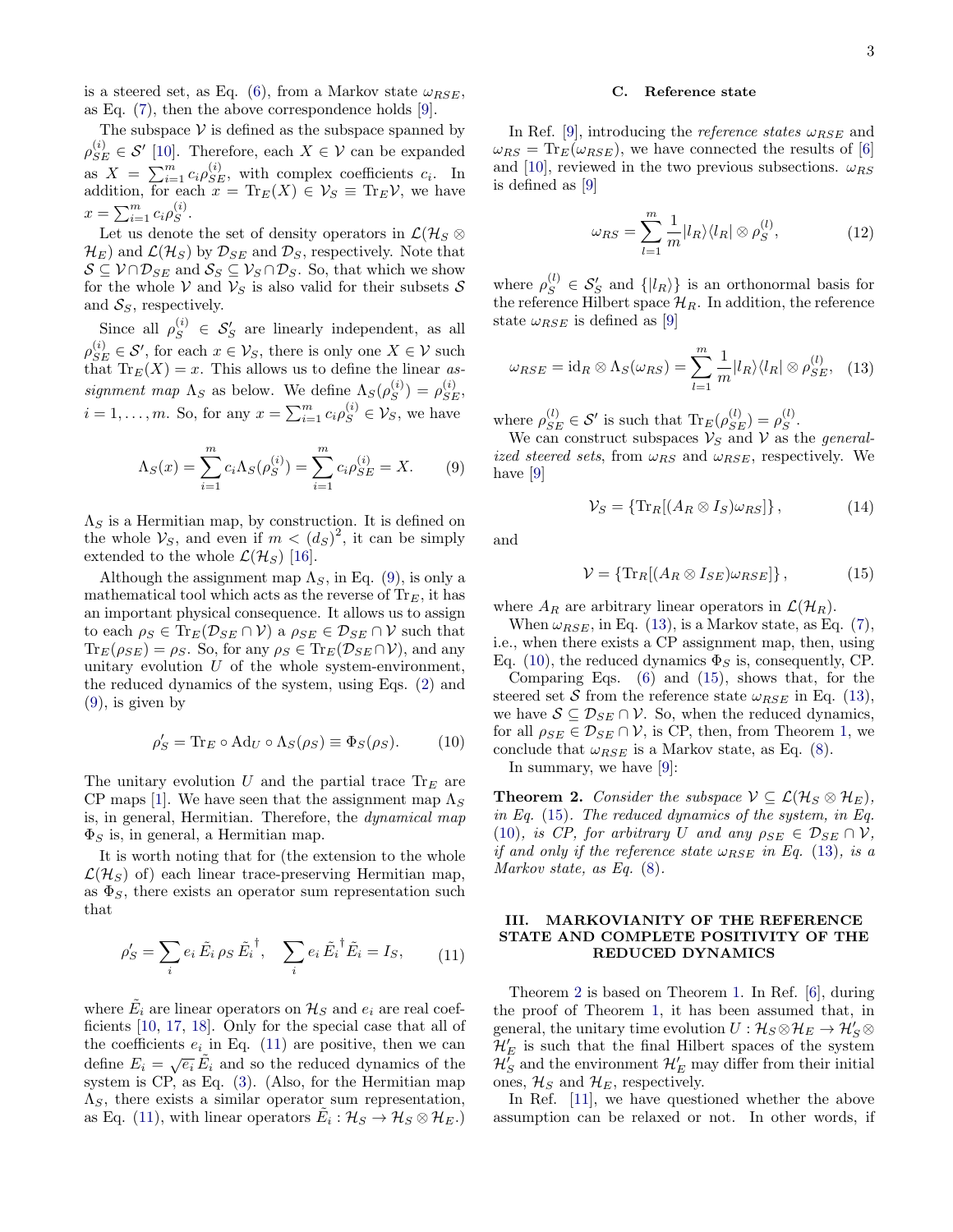the reduced dynamics, in Eq. [\(10\)](#page-2-4), is CP, for arbitrary  $U: \mathcal{H}_S \otimes \mathcal{H}_E \to \mathcal{H}_S \otimes \mathcal{H}_E$  and any  $\rho_{SE} \in \mathcal{D}_{SE} \cap \mathcal{V}$ , then whether we can conclude that the reference state  $\omega_{RSE}$ in Eq.  $(13)$ , is a Markov state, as Eq.  $(8)$ , or not.

In this section, we consider an example, which is, in fact, example 4 of Ref. [\[10\]](#page-7-2), for which we see that, though the reference state is not a Markov state, the reduced dynamics is CP, for arbitrary  $U : \mathcal{H}_S \otimes \mathcal{H}_E \to \mathcal{H}_S \otimes \mathcal{H}_E$ and any  $\rho_{SE} \in \mathcal{D}_{SE} \cap \mathcal{V}$ . Therefore, the assumption of variability of Hilbert spaces of the system and the environment, during the time evolution  $U : \mathcal{H}_S \otimes \mathcal{H}_E \rightarrow$  $\mathcal{H}'_S \otimes \mathcal{H}'_E$ , is necessary, for validity of Theorems [1](#page-1-4) and [2.](#page-2-6) Assume that the set S' is given by  $\mathcal{S}' = {\rho, \sigma}$ , where  $\rho = \frac{1}{dsds} I_{SE}$  and  $\sigma = |1_S\rangle\langle 1_S| \otimes |1_E\rangle\langle 1_E|, |1_S\rangle \in \mathcal{H}_S$ and  $|1_E\rangle \in \mathcal{H}_E$ . V is the subspace spanned by S', and  $\mathcal{V}_S$  is spanned by  $\mathcal{S}'_S = \{ \tilde{\rho} = \frac{1}{d_S} I_S, \tilde{\sigma} = |1_S\rangle\langle 1_S| \}.$   $\mathcal{S}'_S$  is a linearly independent set, as  $\mathcal{S}'$ . So, there is a one to one correspondence between the members of  $V$  and  $V_s$ . Therefore, from Sec. [II B,](#page-1-5) the reduced dynamics  $\Phi_S$ , in Eq.  $(10)$ , is given by a Hermitian map, as Eq.  $(11)$ , for

arbitrary U and any  $\rho_{SE} \in \mathcal{D}_{SE} \cap \mathcal{V}$ . It can be shown simply that the assignment map  $\Lambda_S$ , in Eq. [\(9\)](#page-2-1), is non-positive on  $\mathcal{V}_S$  [\[10\]](#page-7-2): for  $a \ge 0$  and  $-\frac{a}{d_S} \le$  $b < -\frac{a}{d_S d_E}$ ,  $x = a\tilde{\rho} + b\tilde{\sigma} \ge 0$ , but  $\Lambda_S(x) = a\rho + b\sigma \ge 0$ . So, any extension of  $\Lambda_S$ , to the whole  $\mathcal{L}(\mathcal{H}_S)$ , is also nonpositive, at least, on  $\mathcal{V}_S$ . Therefore, we expect that the reference state  $\omega_{RSE}$ , in Eq. [\(13\)](#page-2-3), is not a Markov state, as Eq. [\(8\)](#page-1-2). In the following, we show this, explicitly. We have

<span id="page-3-1"></span>
$$
\omega_{RSE} = \frac{1}{2} (|1_R 1_S 1_E\rangle \langle 1_R 1_S 1_E| + \frac{1}{d_S d_E} |2_R\rangle \langle 2_R| \otimes I_{SE}).
$$
\n(16)

Note that  $\langle 1_R 1_E | \omega_{RSE} | 1_R 1_E \rangle = \frac{1}{2} | 1_S \rangle \langle 1_S |$ . If  $\omega_{RSE}$  is a Markov state, then, from Eq. [\(8\)](#page-1-2), we have

$$
\langle 1_R 1_E | \omega_{RSE} | 1_R 1_E \rangle = \bigoplus_k \lambda_k \, \eta_{s_k^t} \otimes \eta_{s_k^r} = \frac{1}{2} | 1_S \rangle \langle 1_S |, \tag{17}
$$

where  $\eta_{s_k^l}$  and  $\eta_{s_k^r}$  are positive operators on  $\mathcal{H}_{s_k^l}$  and  $\mathcal{H}_{s_k^r}$ , respectively. Therefore

<span id="page-3-0"></span>
$$
|1_{S}\rangle = |1_{s_{k_0}^l}\rangle |1_{s_{k_0}^r}\rangle, \tag{18}
$$

where  $|1_{s_{k_0}^l}\rangle \in \mathcal{H}_{s_{k_0}^l}$  and  $|1_{s_{k_0}^r}\rangle \in \mathcal{H}_{s_{k_0}^r}$ , for some  $k_0$ , and other  $\eta_{s_k^l}$  and  $\eta_{s_k^r}$ , for  $k \neq k_0$ , are zero. Now, Eqs. [\(8\)](#page-1-2) and [\(18\)](#page-3-0) result that  $\langle 1_S|\omega_{RSE}|1_S \rangle$  must be as  $\eta_R \otimes \eta_E$ , where  $\eta_R$  and  $\eta_E$  are positive operators on  $\mathcal{H}_R$  and  $\mathcal{H}_E$ , respectively. But, from Eq. [\(16\)](#page-3-1), it can be shown easily that  $\langle 1_S | \omega_{RSE} | 1_S \rangle$  cannot be written in a product form  $\eta_R \otimes \eta_E$ . Therefore,  $\omega_{RSE}$ , in Eq. [\(16\)](#page-3-1), is not a Markov state.

Though  $\omega_{RSE}$  is not a Markov state, it can be shown that the reduced dynamics, for arbitrary  $U: \mathcal{H}_S \otimes \mathcal{H}_E \rightarrow$  $\mathcal{H}_S \otimes \mathcal{H}_E$ , is CP. Note that, if we do not extend  $\Lambda_S$  to the whole  $\mathcal{L}(\mathcal{H}_S)$ , the dynamical map  $\Phi_S$ , in Eq. [\(10\)](#page-2-4), is a map on  $\mathcal{V}_S$ . Now, by CP-ness of  $\Phi_S$ , we mean that there exists an extension of  $\Phi_S$  to the whole  $\mathcal{L}(\mathcal{H}_S)$ , as  $\tilde{\Phi}_S$ , such

that  $\tilde{\Phi}_S$  is a completely positive trace-preserving map, as Eq.  $(3)$ .

A simple way of extending  $\Phi_S$  is what is called zero extension [\[10\]](#page-7-2). First, we define the orthonormal projection  $\mathcal{P} : \mathcal{L}(\mathcal{H}_S) \to \mathcal{V}_S$  (according to the Hilbert-Schmidt inner product [\[1\]](#page-6-0)), as below. For any  $A \in \mathcal{L}(\mathcal{H}_S)$ , we have

<span id="page-3-2"></span>
$$
\mathcal{P}(A) = \sum_{i=1}^{2} \text{Tr}(P_i A) P_i, \qquad (19)
$$

where  $P_1 = |1_S\rangle\langle 1_S|$  and  $P_2 = \frac{1}{\sqrt{ds}}$  $\frac{1}{d_S-1}\sum_{j=2}^{d_S}|j_S\rangle\langle j_S|.$  $\{|j_S\rangle\}$  is an orthonormal basis for  $\mathcal{H}_S$ , including  $|1_S\rangle$ . P is CP, as Eq. [\(3\)](#page-0-4), and, for each  $x \in V_S$ , we have  $\mathcal{P}(x) = x$ . Now, the zero extension of  $\Phi_S$  to the whole  $\mathcal{L}(\mathcal{H}_S)$  is

$$
\tilde{\Phi}_S = \text{Tr}_E \circ \text{Ad}_U \circ \Lambda_S \circ \mathcal{P}.\tag{20}
$$

From Eqs. [\(10\)](#page-2-4) and [\(19\)](#page-3-2), it is obvious that, for each  $x \in \mathcal{V}_S$ , we have  $\tilde{\Phi}_S(x) = \Phi_S(x)$ .

In Ref. [\[10\]](#page-7-2), by constructing the Choi matrix (op-erator) [\[19\]](#page-7-11), it has been shown that  $\tilde{\Phi}_S$  is CP, for any  $U : H_S \otimes H_E \to H_S \otimes H_E$ . Consider the ket  $|\xi\rangle =$  $\sum_{i=1}^{d_S} |i_R\rangle |i_S\rangle \in \mathcal{H}_R \otimes \mathcal{H}_S$ , which is, up to a normalization factor, the maximally entangled state. The Choi matrix, for the map  $\tilde{\Phi}_S$ , is [\[10\]](#page-7-2)

<span id="page-3-3"></span>
$$
\mathrm{id}_{R} \otimes \tilde{\Phi}_{S}(|\xi\rangle\langle\xi|) = |1_{R}\rangle\langle1_{R}|\otimes \mathrm{Tr}_{E}(U\sigma U^{\dagger})
$$

$$
+ (I_{R} - |1_{R}\rangle\langle1_{R}|) \otimes \frac{d_{S}\mathrm{Tr}_{E}(U\rho U^{\dagger}) - \mathrm{Tr}_{E}(U\sigma U^{\dagger})}{d_{S} - 1}.
$$
(21)

When the final Hilbert spaces of the system and the environment are the same as their initial ones, i.e., for all  $U: \mathcal{H}_S \otimes \mathcal{H}_E \to \mathcal{H}_S \otimes \mathcal{H}_E$ , then  $d_S \text{Tr}_E(U \rho U^{\dagger}) = I_S$ . So, the Choi matrix is positive, since it is the summation of two positive operators. Therefore,  $\tilde{\Phi}_S$  is CP.

According to Theorem [2,](#page-2-6) we expect, from the non-Markovianity of the reference state in Eq. [\(16\)](#page-3-1), that there exists, at least, one unitary evolution  $U: \mathcal{H}_S \otimes$  $\mathcal{H}_E \to \mathcal{H}'_S \otimes \mathcal{H}'_E$  for which the reduced dynamics is non-CP. Assume  $\tilde{U_0}$  is such that  $\mathcal{H}'_S = \mathcal{H}_S \otimes \mathcal{H}_E$ , and  $\mathcal{H}'_E$ is a trivial one dimensional Hilbert space. (In fact, this  $U_0$  is what has been used in Ref. [\[6\]](#page-6-2), during the proofs of Theorem [3,](#page-4-1) below, and, consequently, Theorem [1.](#page-1-4)) Then, the reduced dynamics of the system, for any  $\rho_S \in$  $\text{Tr}_E(\mathcal{D}_{SE} \cap \mathcal{V})$ , is given by

<span id="page-3-4"></span>
$$
\rho'_{S'} = \Phi_S(\rho_S) = \text{Tr}_{E'} \circ \text{Ad}_{U_0} \circ \Lambda_S(\rho_S) = \Lambda_S(\rho_S), \tag{22}
$$

which is non-positive, since (any extension of)  $\Lambda_S$  is nonpositive.

Also, note that we have  $d_S \text{Tr}_{E'}(U_0 \rho U_0^{\dagger}) = \frac{1}{d_E} I_{SE}$ , and  $\text{Tr}_{E'}(U_0 \sigma U_0^{\dagger}) = \sigma = |1_S\rangle\langle 1_S| \otimes |1_E\rangle\langle 1_E|$ . So, the second term, on the right hand side of Eq. [\(21\)](#page-3-3), is non-positive. Therefore, the zero extension  $\tilde{\Phi}_S$ , for  $U_0$ , is non-CP, too.

Using this fact that when there exists a positive assignment map  $\Lambda_S$ , then the reference state  $\omega_{RSE}$ , in Eq.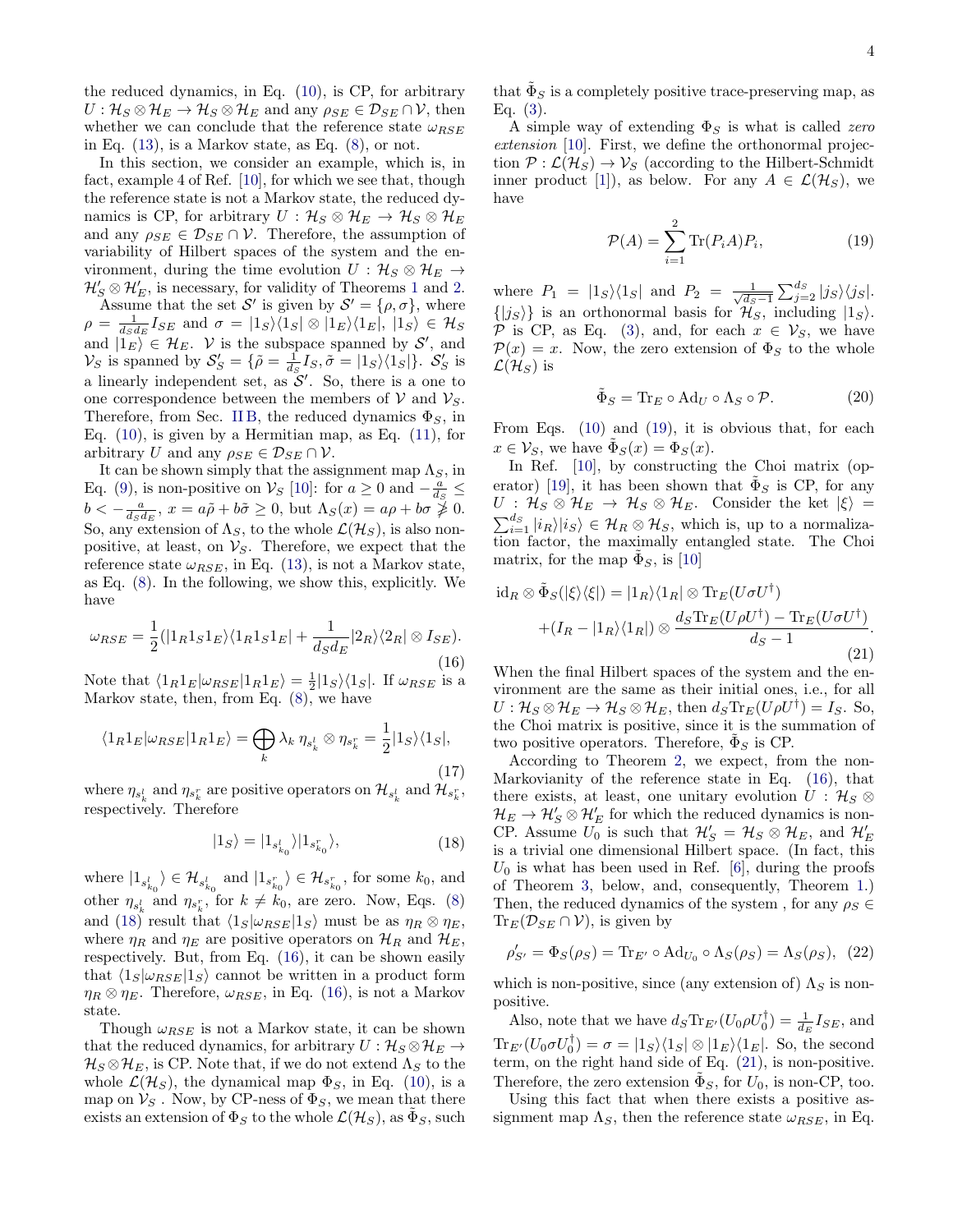[\(13\)](#page-2-3), is a Markov state [\[16\]](#page-7-8), we can summarize the results of this section as below:

<span id="page-4-2"></span>**Proposition 1.** Consider the subspace  $V \subseteq \mathcal{L}(\mathcal{H}_S \otimes \mathcal{H}_E)$ , in Eq. [\(15\)](#page-2-5). The reduced dynamics of the system, in Eq.  $(10)$ , is Hermitian, for arbitrary U and any  $\rho_S \in \text{Tr}_E(\mathcal{D}_{SE} \cap \mathcal{V})$ . If the reference state  $\omega_{RSE}$  in Eq.  $(13)$ , is not a Markov state, as Eq.  $(8)$ , then there exists, at least, one  $U_0$ :  $\mathcal{H}_S \otimes \mathcal{H}_E \rightarrow \mathcal{H}'_S \otimes \mathcal{H}'_E$  for which the reduced dynamics is non-positive. But, the non-Markovianity of  $\omega_{BSE}$  does not guarantee the non-CP-ness of the reduced dynamics, when the unitary evolution U is such that  $\mathcal{H}'_S = \mathcal{H}_S$  and  $\mathcal{H}'_E = \mathcal{H}_E$ .

Note that Proposition [1](#page-4-2) includes a generalization of Theorems [1](#page-1-4) and [2.](#page-2-6) Theorems [1](#page-1-4) and [2](#page-2-6) state that when  $\omega_{BSE}$  is not a Markov state then there exists, at least, one  $U_0$  such that the reduced dynamics is non-CP. But, Proposition [1](#page-4-2) states that the non-Markovianity of  $\omega_{RSE}$ leads to the non-positivity of the reduced dynamics, for, at least, one  $U_0$ , as Eq. [\(22\)](#page-3-4), since the non-Markovianity of  $\omega_{RSE}$  results in the non-positivity of the assignment map  $\Lambda_S$  [\[16\]](#page-7-8).

#### <span id="page-4-0"></span>IV. NON-MARKOVIANITY OF THE REFERENCE STATE AND MONOTONICITY OF THE RELATIVE ENTROPY

In Ref. [\[13\]](#page-7-5), it has been shown that the relative entropy, Eq.  $(4)$ , is monotone under positive tracepreserving maps, as Eq. [\(5\)](#page-1-0). As we have seen in Sec. [II B,](#page-1-5) the dynamical map  $\Phi_S$ , in Eq. [\(10\)](#page-2-4), is, in general, a Hermitian trace-preserving map. Therefore, the question arises as to whether the relative entropy is monotone under Hermitian maps, too, or not.

In this section, we show that the result of Ref. [\[13\]](#page-7-5) cannot be generalized to the Hermitian trace-preserving maps, in general. In other words, there exist physically admissible processes for which the relative entropy is not monotone.

First, note that, when the system and the environment undergo the unitary time evolution  $U$ , jointly, the reference state  $\omega_{RSE}$ , in Eq. [\(13\)](#page-2-3), evolves as

<span id="page-4-3"></span>
$$
\omega'_{RSE} = id_R \otimes Ad_U(\omega_{RSE}). \tag{23}
$$

This can be considered as an actual time evolution, for a tripartite closed quantum system of reference-systemenvironment, during which the reference remains unchanged.

From Eqs.  $(13)$  and  $(23)$ , we have

$$
\omega'_{RSE} = \sum_{l=1}^{m} \frac{1}{m} |l_R\rangle \langle l_R| \otimes \rho'^{(l)}_{SE},\tag{24}
$$

where  $\rho_{SE}^{\prime (l)} = \text{Ad}_U(\rho_{SE}^{(l)})$ . Therefore, the evolution of

 $\omega_{RS}$ , in Eq. [\(12\)](#page-2-7), is given by

<span id="page-4-4"></span>
$$
\omega'_{RS} = \text{Tr}_E(\omega'_{RSE}) = \sum_{l=1}^m \frac{1}{m} |l_R\rangle\langle l_R| \otimes \rho'^{(l)}_S
$$
  
= id<sub>R</sub>  $\otimes \Phi_S(\omega_{RS}) \equiv \Phi_{RS}(\omega_{RS}),$  (25)

where  $\rho_S^{\prime (l)} = \text{Tr}_E(\rho_{SE}^{\prime (l)})$ , and  $\Phi_S$  is given in Eq. [\(10\)](#page-2-4). Note that  $\Phi_S$  is a Hermitian map, in general, and so is  $\Phi_{RS}.$ 

In addition, from Eq. [\(25\)](#page-4-4), we have  $\omega'_R = id_R(\omega_R) =$  $\omega_R$  and  $\omega'_S = \Phi_S(\omega_S)$ , where  $\omega_R = \text{Tr}_S(\omega_{RS})$ ,  $\omega'_R =$  $\text{Tr}_S(\omega'_{RS})$ ,  $\omega_S = \text{Tr}_R(\omega_{RS})$ , and  $\omega'_{S} = \text{Tr}_R(\omega'_{RS})$ . So, the evolution of the state  $\sigma_{RS} = \omega_R \otimes \omega_S$  is also given by  $\Phi_{RS}$ ; i.e.,  $\sigma'_{RS} = \Phi_{RS}(\sigma_{RS})$ . Equivalently, we can consider the tripartite state  $\sigma_{RSE} = \omega_R \otimes \omega_{SE}$ , where  $\omega_{SE} = \text{Tr}_R(\omega_{RSE})$ , which evolves as Eq. [\(23\)](#page-4-3):  $\sigma'_{RSE} =$  $id_R \otimes Ad_U(\sigma_{RSE})$ . Now, it can be shown easily that  $\sigma'_{RS} = \text{Tr}_E(\sigma'_{RSE}) = \Phi_{RS}(\sigma_{RS}).$ 

Next, using Eq. [\(4\)](#page-0-5), it can be shown that

<span id="page-4-5"></span>
$$
S(\omega_{RS}||\sigma_{RS}) = S(\omega_{RS}||\omega_R \otimes \omega_S)
$$
  
=  $S(\omega_R) + S(\omega_S) - S(\omega_{RS})$  (26)  
=  $I(R: S)_{\omega}$ ,

where  $S(\rho) = -\text{Tr}(\rho \log \rho)$  is the von Neumann entropy, and  $I(R: S)_{\omega}$  is the *mutual information*, for the bipartite state  $\omega_{RS}$  [\[1\]](#page-6-0). Similarly, we have  $S(\omega'_{RS}||\sigma'_{RS}) = I(R$ :  $S)_{\omega'}$ .

We want to verify whether the monotonicity relation, Eq. [\(5\)](#page-1-0), is also valid for the Hermitian map  $\Phi_{RS}$ , within its physical domain, or not. We examine the monotonicity for the two states  $\omega_{RS}$  and  $\sigma_{RS}$ . So, using Eq. [\(26\)](#page-4-5), we want to verify whether

<span id="page-4-6"></span>
$$
I(R:S)_{\omega} \ge I(R:S)_{\omega'}.\tag{27}
$$

The following theorem, proven in Ref. [\[6\]](#page-6-2), will be helpful:

<span id="page-4-1"></span>**Theorem 3.** Consider the tripartite state  $\omega_{BSE}$ , which evolves as Eq.  $(23)$ . The inequality  $(27)$ , for the bipartite state  $\omega_{RS}$ , holds, for arbitrary  $U: \mathcal{H}_S \otimes \mathcal{H}_E \rightarrow \mathcal{H}'_S \otimes \mathcal{H}'_E$ , if and only if  $\omega_{RSE}$  is a Markov state, as Eq. [\(8\)](#page-1-2).

Theorem [3](#page-4-1) states that when  $\omega_{RSE}$  is not a Markov state, e.g., Eq.  $(16)$ , then there exists, at least, one U, for which the inequality [\(27\)](#page-4-6) is violated. In other words, there exists, at least, one Hermitian map  $\Phi_{RS}$ , for which we have

<span id="page-4-7"></span>
$$
S(\Phi_{RS}(\omega_{RS})||\Phi_{RS}(\sigma_{RS})) = I(R:S)\omega'
$$
  
> 
$$
I(R:S)\omega = S(\omega_{RS}||\sigma_{RS}).
$$
 (28)

Therefore, the relative entropy is not monotone, under Hermitian maps, in general.

Let us illustrate Eq. [\(28\)](#page-4-7), using the example considered in the previous section. Assuming that the systemenvironment evolution is given by  $U_0$ , using Eqs. [\(12\)](#page-2-7), [\(13\)](#page-2-3), and [\(22\)](#page-3-4), we can easily show that

$$
\Phi_{RS}(\omega_{RS}) = \omega_{RSE},
$$
  
\n
$$
\Phi_{RS}(\sigma_{RS}) = \sigma_{RSE} = \omega_R \otimes \omega_{SE}.
$$
\n(29)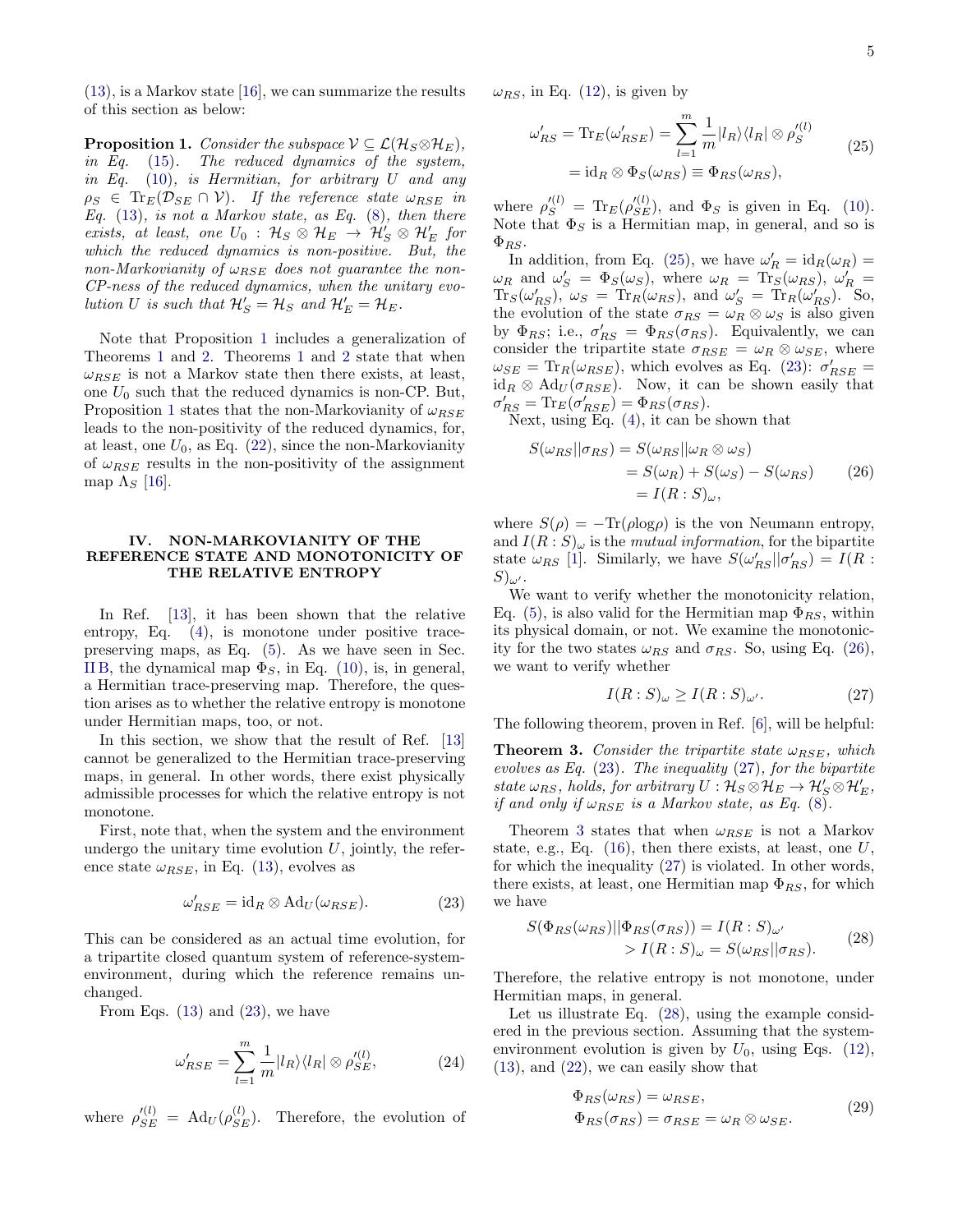So, as Eq. [\(26\)](#page-4-5),

<span id="page-5-1"></span>
$$
S(\Phi_{RS}(\omega_{RS})||\Phi_{RS}(\sigma_{RS})) = S(\omega_{RSE}||\omega_R \otimes \omega_{SE})
$$
  
=  $S(\omega_R) + S(\omega_{SE}) - S(\omega_{RSE}).$   
(30)

Now, from Eqs.  $(26)$  and  $(30)$ , we have

<span id="page-5-2"></span>
$$
S(\Phi_{RS}(\omega_{RS})||\Phi_{RS}(\sigma_{RS})) - S(\omega_{RS}||\sigma_{RS})
$$
  
=  $S(\omega_{RS}) + S(\omega_{SE}) - S(\omega_{RSE}) - S(\omega_S).$  (31)

The right hand side is always non-negative, using the strong subadditivity relation [\[1\]](#page-6-0). In fact, only when  $\omega_{RSE}$ is a Markov state, as Eq. [\(8\)](#page-1-2), the right hand side is zero; otherwise, it is greater that zero [\[15\]](#page-7-7). So, e.g., for  $\omega_{RSE}$ in Eq.  $(16)$ , the inequality  $(28)$  is satisfied, when the evolution of the reference-system-environment is given by  $\mathrm{id}_R \otimes \mathrm{Ad}_{U_0}$ . For this  $\omega_{RSE}$ , the right hand side of Eq. [\(31\)](#page-5-2) is 0.2375, when  $d_S = d_E = 2$ .

## <span id="page-5-0"></span>V. NON- MONOTONICITY OF THE RELATIVE ENTROPY FOR A HERMITIAN EVOLUTION WHICH DOES NOT CHANGE INITIAL HILBERT SPACES

In the previous section, we have seen that the result of [\[13\]](#page-7-5), of monotonicity of relative entropy under positive maps, cannot be generalized to Hermitian maps, in general. The example, which we gave, illustrating this result, was for the case that the final Hilbert spaces  $\mathcal{H}'_S$ and  $\mathcal{H}'_E$  differ from their initial ones  $\mathcal{H}_S$  and  $\mathcal{H}_E$ , respectively. In this section, we give another example, for which inequality [\(28\)](#page-4-7) is satisfied, while  $\mathcal{H}'_S = \mathcal{H}_S$  and  $\mathcal{H}'_E = \mathcal{H}_E$ , during the evolution.

We consider the example given in Ref. [\[20\]](#page-7-12), in which both the system and the environment are qubits. An arbitrary state of the system can be written as

$$
\rho_S = \frac{1}{2}(I_S + \vec{\alpha}.\vec{\sigma}_S),\tag{32}
$$

where  $\vec{\sigma}_S = (\sigma_S^{(1)})$  $_S^{(1)}, \sigma_S^{(2)}$  $S^{(2)}, \sigma_S^{(3)}$  $_{S}^{(3)}),\,\sigma_{S}^{(i)}$  $S<sup>(i)</sup>$  are the Pauli operators, and the *Bloch vector*  $\vec{\alpha} = (\alpha^{(1)}, \alpha^{(2)}, \alpha^{(3)})$  is a real three dimensional vector such that  $|\vec{\alpha}| \leq 1$  [\[1\]](#page-6-0).

Consider the following (linear trace-preserving) Hermitian assignment map  $\Lambda_S$ :

<span id="page-5-3"></span>
$$
\Lambda_S(\sigma_S^{(i)}) = \frac{1}{2}\sigma_S^{(i)} \otimes I_E \qquad (i = 1, 2, 3),
$$
  

$$
\Lambda_S(I_S) = \frac{1}{2}\left(I_{SE} + a\sum_{i=1}^3 \sigma_S^{(i)} \otimes \sigma_E^{(i)}\right),
$$
 (33)

where a is a fixed real constant. So,

$$
\tau_{SE} \equiv \Lambda_S(\rho_S)
$$
  
=  $\frac{1}{4} \left( I_{SE} + \sum_{i=1}^3 \alpha^{(i)} \sigma_S^{(i)} \otimes I_E + a \sum_{i=1}^3 \sigma_S^{(i)} \otimes \sigma_E^{(i)} \right).$  (34)

When  $a \geq 0$ ,  $\tau_{SE}$  is positive for  $|\vec{\alpha}| \leq \sqrt{(1+a)(1-3a)}$ , and when  $a \leq 0$ ,  $\tau_{SE}$  is positive for  $|\vec{\alpha}| \leq (1+a)$  [\[10,](#page-7-2) [20\]](#page-7-12). Therefore, for  $a \neq 0$ ,  $\Lambda_S$  is a non-positive map.

The reference state  $\omega_{RSE}$ , for this example, is constructed in [\[9\]](#page-7-1):

<span id="page-5-4"></span>
$$
\omega_{RSE} = \sum_{l=1}^{3} \frac{1}{16} |l_R\rangle\langle l_R|
$$
  

$$
\otimes \left(I_{SE} + \alpha^{(l)}\sigma_S^{(l)} \otimes I_E + a \sum_{i=1}^{3} \sigma_S^{(i)} \otimes \sigma_E^{(i)}\right)
$$
  

$$
+ \frac{1}{16} |4_R\rangle\langle 4_R| \otimes (I_{SE} + a \sum_{i=1}^{3} \sigma_S^{(i)} \otimes \sigma_E^{(i)}), \tag{35}
$$

where  $\alpha^{(l)}$  are arbitrary real constants such that, for  $a \geq 0, 0 < |\alpha^{(l)}| \leq \sqrt{(1+a)(1-3a)},$  and for  $a \leq 0$ ,  $0 < |\alpha^{(l)}| \leq (1 + a)$ . From the non-positivity of the assignment map  $\Lambda_S$ , in Eq. [\(33\)](#page-5-3), we expect that the reference state  $\omega_{RSE}$  is non-Markovian. In [\[9\]](#page-7-1), it has been shown that  $\omega_{RSE}$ , in Eq. [\(35\)](#page-5-4), is not a Markov state, as Eq. [\(8\)](#page-1-2).

According to Theorem [2,](#page-2-6) the non-Markovianity of  $\omega_{RSE}$  results in existence of, at least, one U, for which the reduced dynamics  $\Phi_S$ , in Eq. [\(10\)](#page-2-4), is non-CP. In Ref. [\[20\]](#page-7-12), a class of unitary evolutions of the systemenvironment, as

<span id="page-5-5"></span>
$$
U(\theta) = \begin{pmatrix} 1 & 0 & 0 & 0 \\ 0 & \cos \theta & \sin \theta & 0 \\ 0 & -\sin \theta & \cos \theta & 0 \\ 0 & 0 & 0 & 1 \end{pmatrix},
$$
 (36)

has been introduced, where, for some values of  $\theta$ , the reduced dynamics of the system  $\Phi_S(\theta) = \text{Tr}_E \circ \text{Ad}_{U(\theta)} \circ \Lambda_S$ is non-CP [\[10,](#page-7-2) [20\]](#page-7-12). The non-CP-ness of  $\Phi_S(\theta)$  can be detected by calculating the eigenvalues of the Choi matrix of it. For this example, the Choi matrix is given explicitly in [\[10\]](#page-7-2). When, at least, one of the eigenvalues of the Choi matrix is negative, then  $\Phi_S(\theta)$  is non-CP. For this example, the eigenvalues of the Choi matrix can be calculated analytically. In Fig[.1.](#page-6-5)b, three of the eigenvalues of the Choi matrix, which are negative, for some values of  $\theta$ , are plotted, for  $a = -0.8$ . (The fourth one is always positive.)

Non-CP-ness of  $\Phi_S(\theta)$  results in non-positivity of  $\Phi_{RS}(\theta) = \mathrm{id}_R \otimes \Phi_S(\theta)$ , since  $d_R = 4 > 2 = d_S$ . From Eq. [\(25\)](#page-4-4), we have  $\omega_{RS}(\theta) = \Phi_{RS}(\theta)[\omega_{RS}]$ , where  $\omega_{RS} = \text{Tr}_E(\omega_{RSE})$ , and  $\omega_{RSE}$  is given in Eq. [\(35\)](#page-5-4). Fortunately, for this example, the eigenvalues of  $\omega_{RS}(\theta)$ and  $\omega_S(\theta) = \text{Tr}_R[\omega_{RS}(\theta)]$  can be calculated analyti-cally. Therefore, from Eq. [\(26\)](#page-4-5),  $I(R : S)_{\omega(\theta)}$ , where  $\omega(\theta) = \omega_{RS}(\theta)$  can, also, be calculated analytically. In Fig[.1.](#page-6-5)a, the mutual information  $I(R : S)_{\omega(\theta)}$  is plotted as the function of  $\theta$ . Fig. [1.](#page-6-5)a shows that  $I(R: S)_{\omega(\theta)}$  exceeds its initial value, for some values of  $\theta$ . So, for these values of  $\theta$ , the inequality [\(28\)](#page-4-7) is satisfied. Note that the unitary evolution  $U(\theta)$ , in Eq. [\(36\)](#page-5-5), does not change  $\mathcal{H}_S$ and  $\mathcal{H}_E$ .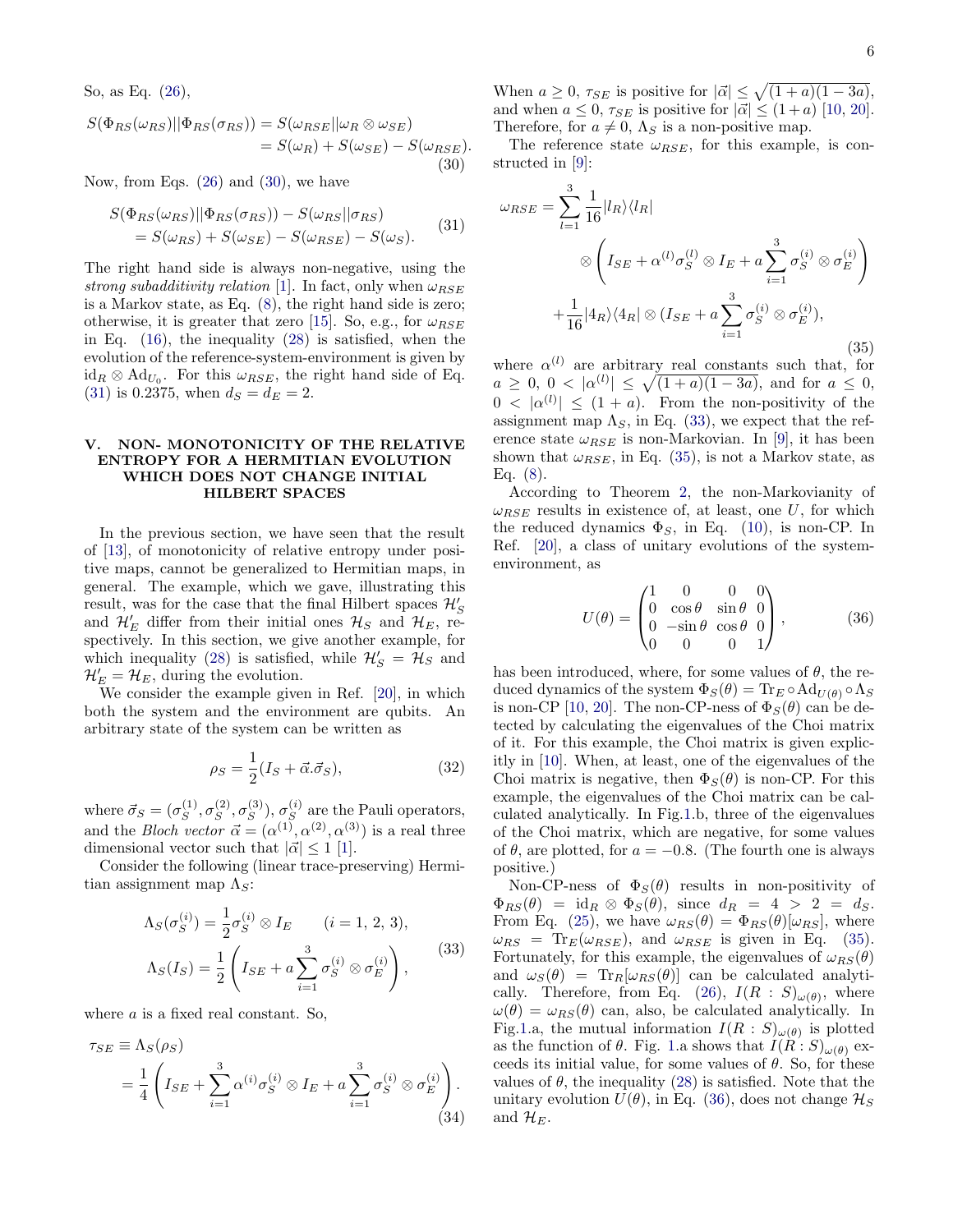

<span id="page-6-5"></span>FIG. 1. (a) Mutual information  $I(R: S)_{\omega(\theta)}$ , as a function of θ, for  $a = -0.8$ ,  $\alpha^{(1)} = 0.15b$ ,  $\alpha^{(2)} = 0.25b$ , and  $\alpha^{(3)} = -0.6b$ , where  $b = 1 + a$ , in Eq. [\(35\)](#page-5-4). (b) Three of the eigenvalues of the Choi matrix, which are negative, for some values of  $\theta$ , for  $a = -0.8$ .

Let us summarize the result of the two last sections:

Proposition 2. The result of [\[13\]](#page-7-5), of monotonicity of the relative entropy under positive trace-preserving maps, cannot be generalized to the Hermitian trace-preserving non-positive maps, within their physical domains, in gen-eral. Inequality [\(28\)](#page-4-7) can be satisfied, both when  $\mathcal{H}_S$ and  $\mathcal{H}_E$  vary, during the non-positive evolution  $\Phi_{RS}$  =  $id_R \otimes \Phi_S$ , and when they do not vary.

To achieve the above result, first, we have considered the time evolution of reference-system-environment as Eq. [\(23\)](#page-4-3), which allows us to use Theorem [3.](#page-4-1) Second, we have considered the two appropriate states  $\omega_{RS}$  and  $\sigma_{RS}$ , for which we can write Eq. [\(26\)](#page-4-5), both before and after the evolution  $\Phi_{RS} = id_R \otimes \Phi_S$ . Therefore, we could write the monotonicity relation, Eq. [\(5\)](#page-1-0), as the inequality [\(27\)](#page-4-6), which, from Theorem [3,](#page-4-1) we know is violated for a non-Markovian  $\omega_{RSE}$ , for, at least, one U.

Note that  $\sigma_S = \text{Tr}_R(\sigma_{RS}) = \omega_S$  and, so,  $\sigma_S' =$ 

 $\Phi_S(\sigma_S) = \omega_S'.$  Therefore, for the two equal states  $\omega_S$ and  $\sigma_S$  (and the evolution  $\Phi_S$ ) the monotonicity relation, Eq. [\(5\)](#page-1-0), is, trivially, satisfied. But, as we have seen, the evolution  $\Phi_{RS} = id_R \otimes \Phi_S$  can lead to the violation of the inequality [\(5\)](#page-1-0), for the two states  $\omega_{RS}$  and  $\sigma_{RS}$ .

## <span id="page-6-4"></span>VI. SUMMARY

In Ref. [\[9\]](#page-7-1), we have introduced the reference states  $\omega_{RSE}$ , Eq. [\(13\)](#page-2-3), and  $\omega_{RS}$ , Eq. [\(12\)](#page-2-7). There, we have used them to connect the results of [\[6\]](#page-6-2) and [\[10\]](#page-7-2), as reviewed in Sec. [II.](#page-1-6) In this paper, we have given two other results, using these reference states.

First, in Sec. [III,](#page-2-0) giving an explicit example, we have shown that, even when  $\omega_{RSE}$  is not a Markov state, as Eq. [\(8\)](#page-1-2), the reduced dynamics of the system can be CP, for arbitrary system-environment unitary evolution U, which does not change  $d_S$  and  $d_E$ .

This shows that the assumption of variability of Hilbert spaces of the system and the environment, during the time evolution  $U: \mathcal{H}_S \otimes \mathcal{H}_E \to \mathcal{H}'_S \otimes \mathcal{H}'_E$ , is necessary, for validity of Theorems [1](#page-1-4) and [2.](#page-2-6)

Second, in Sec. [IV,](#page-4-0) considering the time evolution of the reference states  $\omega_{RSE}$  and  $\omega_{RS}$ , and using Theorem [3,](#page-4-1) proven in [\[6\]](#page-6-2), we have shown that, when  $\omega_{RSE}$  is not a Markov state, then there exists, at least, one Hermitian non-positive map  $\Phi_{RS} = \mathrm{id}_R \otimes \Phi_S$ , for which the inequality [\(28\)](#page-4-7) is satisfied. Note that  $\omega_{RS}$  and  $\sigma_{RS}$ , in Eq. [\(28\)](#page-4-7), are in the physical domain of  $\Phi_{RS}$ . Therefore, the relative entropy is not monotone, under Hermitian non-positive maps, even within their physical domains, in general.

When  $\omega_{RSE}$  is not a Markov state, any possible assignment map  $\Lambda_S$  is non-positive [\[16\]](#page-7-8). So, choosing  $\Phi_S = \Lambda_S$ , as Eq. [\(22\)](#page-3-4), results in a non-positive  $\Phi_{RS}$ . In Sec. [IV,](#page-4-0) we have seen that, at least, for this  $\Phi_{RS}$ , inequality [\(28\)](#page-4-7) is satisfied.

In addition to the above example, which includes changes in  $d_S$  and  $d_E$  after the evolution, in Sec. [V,](#page-5-0) we have given another example, for which inequality [\(28\)](#page-4-7) is satisfied, while  $\mathcal{H}_S$  and  $\mathcal{H}_E$  remain unchanged, during the evolution.

- <span id="page-6-0"></span>[1] M. A. Nielsen and I. L. Chuang, *Quantum Computation* and Quantum Information (Cambridge University Press, Cambridge, 2000).
- <span id="page-6-1"></span>[2] C. A. Rodrguez-Rosario, K. Modi, A.-m. Kuah, A. Shaji and E. C. G. Sudarshan, Completely positive maps and classical correlations, [J. Phys. A: Math. Theor.](http://iopscience.iop.org/article/10.1088/1751-8113/41/20/205301/meta) 41, [205301 \(2008\).](http://iopscience.iop.org/article/10.1088/1751-8113/41/20/205301/meta)
- [3] A. Shabani and D. A. Lidar, Vanishing quantum discord is necessary and sufficient for completely positive maps, [Phys. Rev. Lett.](http://dx.doi.org/10.1103/PhysRevLett.102.100402) 102, 100402 (2009); [Phys. Rev. Lett.](http://dx.doi.org/10.1103/PhysRevLett.116.049901) 116[, 049901 \(2016\).](http://dx.doi.org/10.1103/PhysRevLett.116.049901)
- [4] L. Liu and D. M. Tong, Completely positive maps

within the framework of direct-sum decomposition of state space, Phys. Rev. A 90[, 012305 \(2014\).](http://dx.doi.org/10.1103/PhysRevA.90.012305)

- [5] A. Brodutch, A. Datta, K. Modi, A. Rivas and C. A. Rodrguez-Rosario, Vanishing quantum discord is not necessary for completely positive maps, [Phys. Rev. A](http://dx.doi.org/10.1103/PhysRevA.87.042301) 87, [042301 \(2013\).](http://dx.doi.org/10.1103/PhysRevA.87.042301)
- <span id="page-6-2"></span>[6] F. Buscemi, Complete positivity, Markovianity, and the quantum data-processing inequality, in the presence of initial system-environment correlations, [Phys. Rev. Lett.](http://dx.doi.org/10.1103/PhysRevLett.113.140502) 113[, 140502 \(2014\).](http://dx.doi.org/10.1103/PhysRevLett.113.140502)
- <span id="page-6-3"></span>[7] X.-M. Lu, Structure of correlated initial states that guarantee completely positive reduced dynamics, [Phys. Rev.](http://dx.doi.org/10.1103/PhysRevA.93.042332)